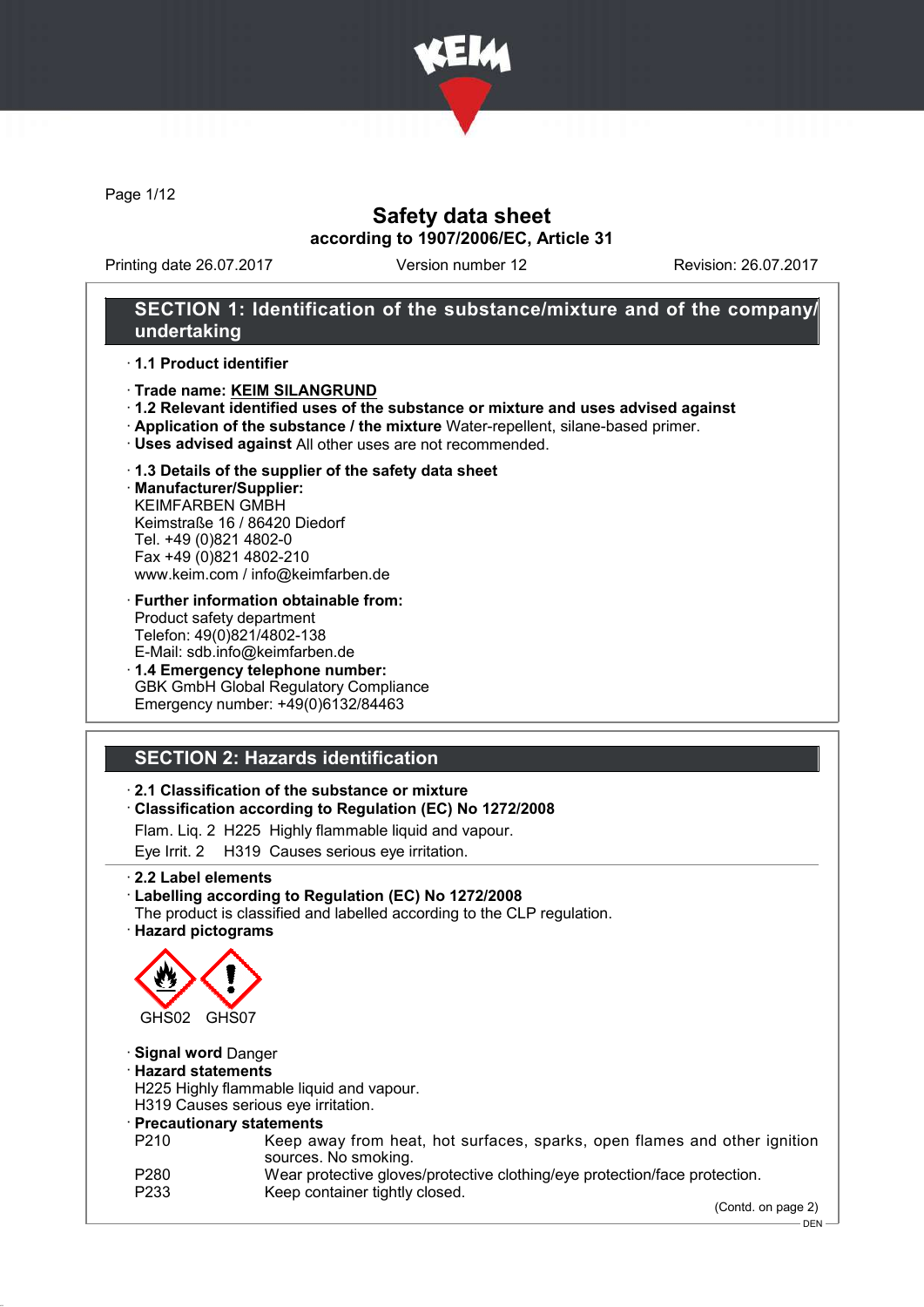

Page 2/12

### Safety data sheet according to 1907/2006/EC, Article 31

Printing date 26.07.2017 Version number 12 Revision: 26.07.2017

#### Trade name: KEIM SILANGRUND

|                   | (Contd. of page 1)                                                                         |
|-------------------|--------------------------------------------------------------------------------------------|
| P <sub>243</sub>  | Take action to prevent static discharges.                                                  |
|                   | P305+P351+P338 IF IN EYES: Rinse cautiously with water for several minutes. Remove contact |
|                   | lenses, if present and easy to do. Continue rinsing.                                       |
| P337+P313         | If eye irritation persists: Get medical advice/attention.                                  |
| P370+P378         | In case of fire: Use for extinction: CO2, powder or water spray.                           |
| P403+P235         | Store in a well-ventilated place. Keep cool.                                               |
| P <sub>501</sub>  | Dispose of contents/container in accordance with local/regional/national/                  |
|                   | international regulations.                                                                 |
| 2.3 Other hazards |                                                                                            |
|                   | $\cdot$ Results of PBT and vPvB assessment                                                 |
|                   |                                                                                            |

· PBT: Not applicable.

· vPvB: Not applicable.

#### SECTION 3: Composition/information on ingredients

#### · 3.2 Mixtures

· Description: Alkylalkoxysilane / silanes + ethanol

| Dangerous components:                                                                       |                                                                             |           |
|---------------------------------------------------------------------------------------------|-----------------------------------------------------------------------------|-----------|
| CAS: 64-17-5                                                                                | ethanol                                                                     | >75%      |
| EINECS: 200-578-6                                                                           | <b>Example 2, H225; Example 2, H319</b>                                     |           |
| Index number: 603-002-00-5                                                                  |                                                                             |           |
| Reg.nr.: 01-2119457610-43-XXXX                                                              |                                                                             |           |
| CAS: 35435-21-3                                                                             | Alkyltriethoxysilane                                                        | 10-25%    |
| EINECS: 252-558-1                                                                           | <b>Elam.</b> Lig. 3, H226                                                   |           |
| Reg.nr.: 01-2119555666-27-XXXX                                                              |                                                                             |           |
| CAS: 110-54-3                                                                               | n-hexane                                                                    | $< 0.5\%$ |
| EINECS: 203-777-6                                                                           | <b>Example 2, H225; Cappaign 2, H361f; STOT RE 2,</b>                       |           |
| Index number: 601-037-00-0                                                                  | H373; Asp. Tox. 1, H304; $\triangle$ Aquatic Chronic 2, H411;               |           |
|                                                                                             | $\langle \cdot \rangle$ Skin Irrit. 2, H315; STOT SE 3, H336                |           |
| CAS: 64742-49-0                                                                             | Naphtha (petroleum), hydrotreated light                                     | $< 1\%$   |
| EINECS: 265-151-9                                                                           | <b>Elam.</b> Lig. 2, H225; Asp. Tox. 1, H304;                               |           |
| Index number: 649-328-00-1                                                                  | $\diamondsuit$ Aquatic Chronic 2, H411; $\diamondsuit$ Skin Irrit. 2, H315; |           |
|                                                                                             | STOT SE 3, H336                                                             |           |
| . Additional information: Ear the wording of the listed because phrases refer to section 16 |                                                                             |           |

**dditional information:** For the wording of the listed hazard phrases refer to section 16.

#### SECTION 4: First aid measures

· 4.1 Description of first aid measures

· General information: When seeing the doctor we suggest to present this safety data sheet.

Immediately remove any clothing soiled by the product.

· After inhalation: Supply fresh air; consult doctor in case of complaints.

#### · After skin contact:

Wash off immediately with water and soap and rinse well afterwards. If skin irritation continues, consult a doctor.

(Contd. on page 3)

<sup>–</sup> DEN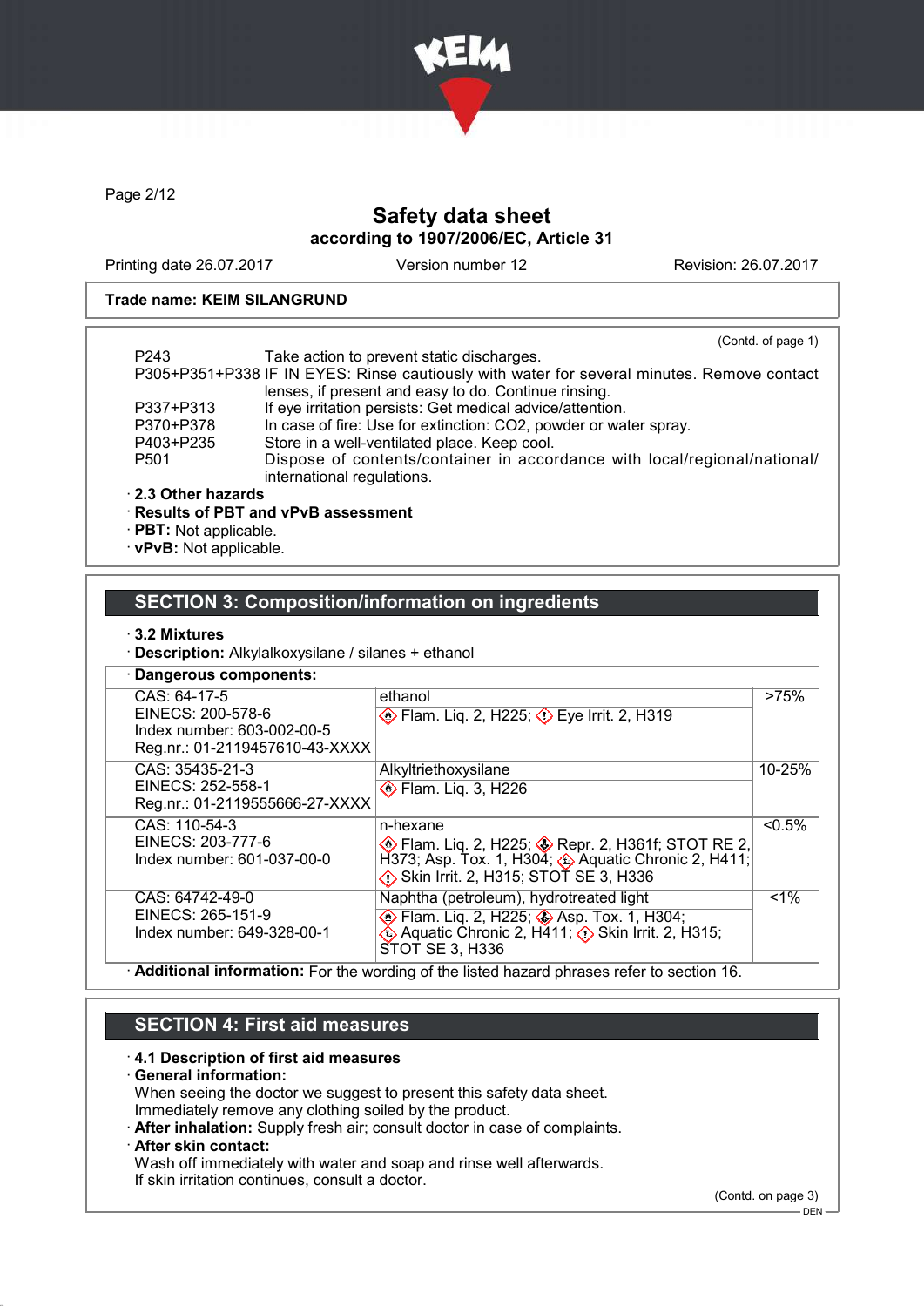

Page 3/12

### Safety data sheet according to 1907/2006/EC, Article 31

Printing date 26.07.2017 Version number 12 Revision: 26.07.2017

(Contd. of page 2)

#### Trade name: KEIM SILANGRUND

· After eye contact:

- Rinse opened eye for several minutes under running water. Then consult a doctor. · After swallowing:
- Rinse mouth and throat well with water.
- Do not induce vomiting; call for medical help immediately.
- · 4.2 Most important symptoms and effects, both acute and delayed No further relevant information available.
- 
- · 4.3 Indication of any immediate medical attention and special treatment needed
- No further relevant information available.

#### SECTION 5: Firefighting measures

- · 5.1 Extinguishing media · Suitable extinguishing agents:
- CO2, powder or water spray. Fight larger fires with water spray or alcohol resistant foam.
- · 5.2 Special hazards arising from the substance or mixture In case of fire, the following can be released: carbon oxide (COx)
- silicon dioxid (SiO2)
- · 5.3 Advice for firefighters
- · Protective equipment: Wear self-contained respiratory protective device.
- · Additional information

Cool endangered receptacles with water spray.

In case of fire do not breathe smoke, fumes and vapours.

Dispose of fire debris and contaminated fire fighting water in accordance with official regulations.

### SECTION 6: Accidental release measures

| 6.1 Personal precautions, protective equipment and emergency procedures             |                   |
|-------------------------------------------------------------------------------------|-------------------|
| Keep away from ignition sources.                                                    |                   |
| Avoid contact with skin and eyes.                                                   |                   |
| Do not inhale fumes.                                                                |                   |
| Particular danger of slipping on leaked/spilled product.                            |                   |
| Wear protective equipment. Keep unprotected persons away.                           |                   |
| 6.2 Environmental precautions:                                                      |                   |
| Do not allow product to reach soil, sewage system or any water course.              |                   |
| Follow local governmental rules and regulations.                                    |                   |
| 6.3 Methods and material for containment and cleaning up:                           |                   |
| Absorb with non-combustible liquid-binding material (sand, diatomite, vermiculite). |                   |
| Ensure adequate ventilation.                                                        |                   |
| Dispose of the material collected according to regulations.                         |                   |
| Clear contaminated areas thoroughly.                                                |                   |
| $\cdot$ 6.4 Reference to other sections                                             |                   |
| Eliminate all sources of ignition.                                                  |                   |
| See Section 7 for information on safe handling.                                     |                   |
| See Section 8 for information on personal protection equipment.                     |                   |
|                                                                                     | $\Gamma$ $\Gamma$ |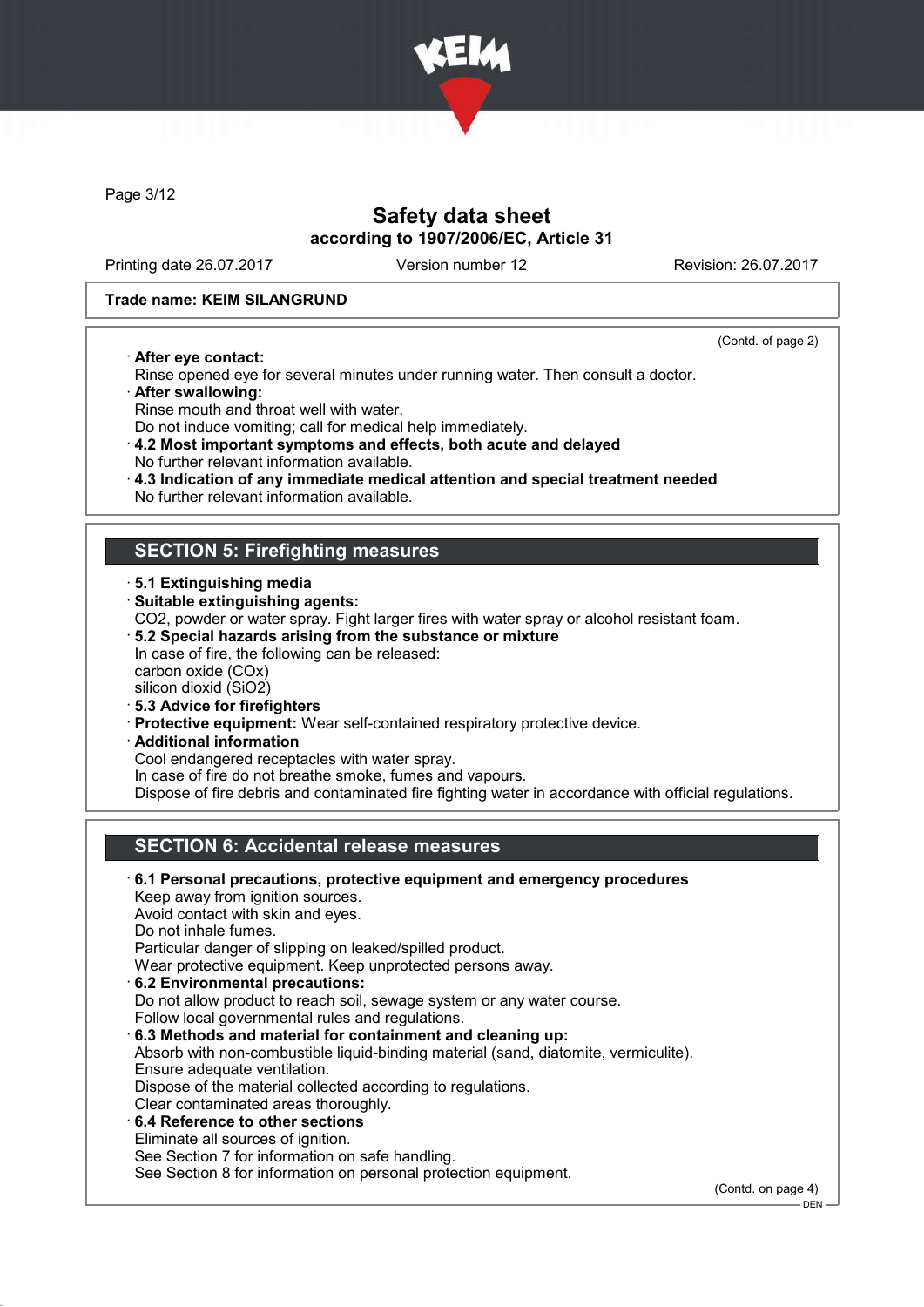

Page 4/12

### Safety data sheet according to 1907/2006/EC, Article 31

Printing date 26.07.2017 Version number 12 Revision: 26.07.2017

#### Trade name: KEIM SILANGRUND

(Contd. of page 3)

See Section 13 for disposal information.

#### SECTION 7: Handling and storage

· 7.1 Precautions for safe handling Ensure good ventilation/exhaustion at the workplace. Keep receptacles tightly sealed. Avoid contact with skin and eyes. Do not inhale aerosols. See item 8 for information about suitable protective equipment and technical precautions. Respect the protection rules. Information about fire - and explosion protection: Use explosion-proof apparatus / fittings and spark-proof tools. Keep ignition sources away - Do not smoke. Protect against electrostatic charges. · 7.2 Conditions for safe storage, including any incompatibilities · Storage: · Requirements to be met by storerooms and receptacles: Store only in unopened original receptacles. Keep in the original containers in a cool and dry place. · Information about storage in one common storage facility: Store away from oxidising agents. Store away from water. Further information about storage conditions: Protect from humidity and water. Store receptacle in a well ventilated area. Keep container tightly sealed. Protect from heat and direct sunlight. · Storage class: 3A · 7.3 Specific end use(s) No further relevant information available.

# SECTION 8: Exposure controls/personal protection

| 8.1 Control parameters          |                                                                                    |
|---------------------------------|------------------------------------------------------------------------------------|
|                                 | · Ingredients with limit values that require monitoring at the workplace:          |
| 64-17-5 ethanol                 |                                                                                    |
|                                 | AGW (Germany) Long-term value: 960 mg/m <sup>3</sup> , 500 ppm<br>$2(II)$ ; DFG, Y |
| 110-54-3 n-hexane               |                                                                                    |
|                                 | AGW (Germany) Long-term value: 180 mg/m <sup>3</sup> , 50 ppm<br>8(II); DFG, EU, Y |
|                                 | 64742-49-0 Naphtha (petroleum), hydrotreated light (<1%)                           |
| MAK (Germany)   vgl. Abschn. Xb |                                                                                    |
|                                 | (Contd. on page 5)                                                                 |
|                                 | DEN                                                                                |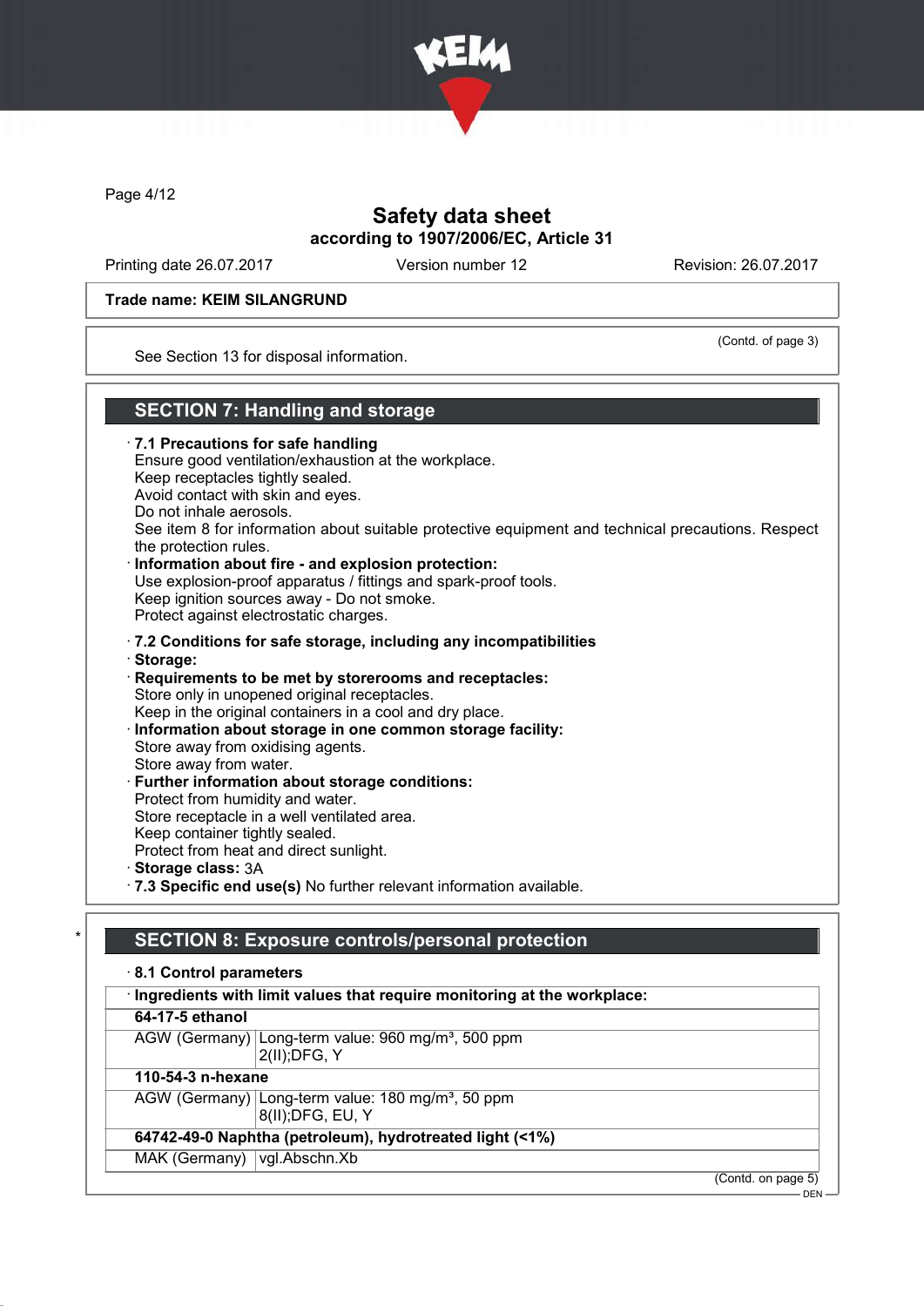

Page 5/12

### Safety data sheet according to 1907/2006/EC, Article 31

Printing date 26.07.2017 Version number 12 Revision: 26.07.2017

#### Trade name: KEIM SILANGRUND

| Oral<br>Dermal<br>· PNECs                                                | 35435-21-3 Alkyltriethoxysilane<br>Long-term - systemic effects, consumer 9.5 mg/kg/day (consumer)<br>Long-term - systemic effects, worker<br>Long-term - systemic effects, consumer<br>Inhalative Acute-systemic effects, worker<br>Acute-systemic effects, consumer<br>Long-term - systemic effects, consumer                                                                                                                                                                    | 13.4 mg/kg bw/day (worker)<br>9.5 mg/kg/day (consumer)<br>45 (worker)<br>67.8 (consumer)                                                                                                                                                                                                                           |
|--------------------------------------------------------------------------|------------------------------------------------------------------------------------------------------------------------------------------------------------------------------------------------------------------------------------------------------------------------------------------------------------------------------------------------------------------------------------------------------------------------------------------------------------------------------------|--------------------------------------------------------------------------------------------------------------------------------------------------------------------------------------------------------------------------------------------------------------------------------------------------------------------|
|                                                                          |                                                                                                                                                                                                                                                                                                                                                                                                                                                                                    |                                                                                                                                                                                                                                                                                                                    |
|                                                                          |                                                                                                                                                                                                                                                                                                                                                                                                                                                                                    |                                                                                                                                                                                                                                                                                                                    |
|                                                                          |                                                                                                                                                                                                                                                                                                                                                                                                                                                                                    |                                                                                                                                                                                                                                                                                                                    |
|                                                                          |                                                                                                                                                                                                                                                                                                                                                                                                                                                                                    |                                                                                                                                                                                                                                                                                                                    |
|                                                                          |                                                                                                                                                                                                                                                                                                                                                                                                                                                                                    |                                                                                                                                                                                                                                                                                                                    |
|                                                                          |                                                                                                                                                                                                                                                                                                                                                                                                                                                                                    |                                                                                                                                                                                                                                                                                                                    |
|                                                                          |                                                                                                                                                                                                                                                                                                                                                                                                                                                                                    | 11.3 mg/m <sup>3</sup> (consumer)                                                                                                                                                                                                                                                                                  |
|                                                                          |                                                                                                                                                                                                                                                                                                                                                                                                                                                                                    |                                                                                                                                                                                                                                                                                                                    |
|                                                                          | 35435-21-3 Alkyltriethoxysilane                                                                                                                                                                                                                                                                                                                                                                                                                                                    |                                                                                                                                                                                                                                                                                                                    |
|                                                                          | Aquatic compartment - freshwater                                                                                                                                                                                                                                                                                                                                                                                                                                                   | 0.64 mg/l (freshwater)                                                                                                                                                                                                                                                                                             |
|                                                                          | Aquatic compartment - marine water                                                                                                                                                                                                                                                                                                                                                                                                                                                 | 0.064 mg/l (marine water)                                                                                                                                                                                                                                                                                          |
|                                                                          | Aquatic compartment - water, intermittent releases 6.4 mg/l (not specified)                                                                                                                                                                                                                                                                                                                                                                                                        |                                                                                                                                                                                                                                                                                                                    |
|                                                                          | Aquatic compartment - sediment in freshwater                                                                                                                                                                                                                                                                                                                                                                                                                                       | 4.3 mg/kg sed dw (sediment fresh water)                                                                                                                                                                                                                                                                            |
|                                                                          | Aquatic compartment - sediment in marine water                                                                                                                                                                                                                                                                                                                                                                                                                                     | 0.43 mg/kg sed dw (sediment marine water)                                                                                                                                                                                                                                                                          |
| Terrestrial compartment - soil                                           |                                                                                                                                                                                                                                                                                                                                                                                                                                                                                    | 0.48 mg/kg dw (soil)                                                                                                                                                                                                                                                                                               |
|                                                                          | Sewage treatment plant                                                                                                                                                                                                                                                                                                                                                                                                                                                             | 1 mg/l (sewage treatment plant)                                                                                                                                                                                                                                                                                    |
|                                                                          | Oral secondary poisoning                                                                                                                                                                                                                                                                                                                                                                                                                                                           | 10 mg/kg food (not specified)                                                                                                                                                                                                                                                                                      |
|                                                                          | · Ingredients with biological limit values:                                                                                                                                                                                                                                                                                                                                                                                                                                        |                                                                                                                                                                                                                                                                                                                    |
| 110-54-3 n-hexane                                                        |                                                                                                                                                                                                                                                                                                                                                                                                                                                                                    |                                                                                                                                                                                                                                                                                                                    |
| <b>BGW</b> (Germany)                                                     | $5$ mg/l<br>Untersuchungsmaterial: Urin<br>Probennahmezeitpunkt: Expositionsende bzw. Schichtende                                                                                                                                                                                                                                                                                                                                                                                  | Parameter: 2.5-Hexandion plus 4.5-Dihydroxy-2-hexanon (nach Hydrolyse)                                                                                                                                                                                                                                             |
|                                                                          | Additional information: The lists valid during the making were used as basis.                                                                                                                                                                                                                                                                                                                                                                                                      |                                                                                                                                                                                                                                                                                                                    |
| <b>Material of gloves</b><br>suitable material e.g.:<br>Butyl rubber, BR | 8.2 Exposure controls<br>· Personal protective equipment:<br>General protective and hygienic measures:<br>Avoid contact with the eyes and skin.<br>Do not inhale aerosols.<br>Wash hands before breaks and at the end of work.<br>Immediately remove all soiled and contaminated clothing<br>· Respiratory protection: In case of long or strong exposure: das mask filter ABEK.<br>Protection of hands: Protective gloves<br>Recommended thickness of the material: $\geq 0.5$ mm |                                                                                                                                                                                                                                                                                                                    |
|                                                                          | to be checked prior to the application.                                                                                                                                                                                                                                                                                                                                                                                                                                            | The selection of the suitable gloves does not only depend on the material, but also on further marks<br>of quality and varies from manufacturer to manufacturer. As the product is a preparation of several<br>substances, the resistance of the glove material can not be calculated in advance and has therefore |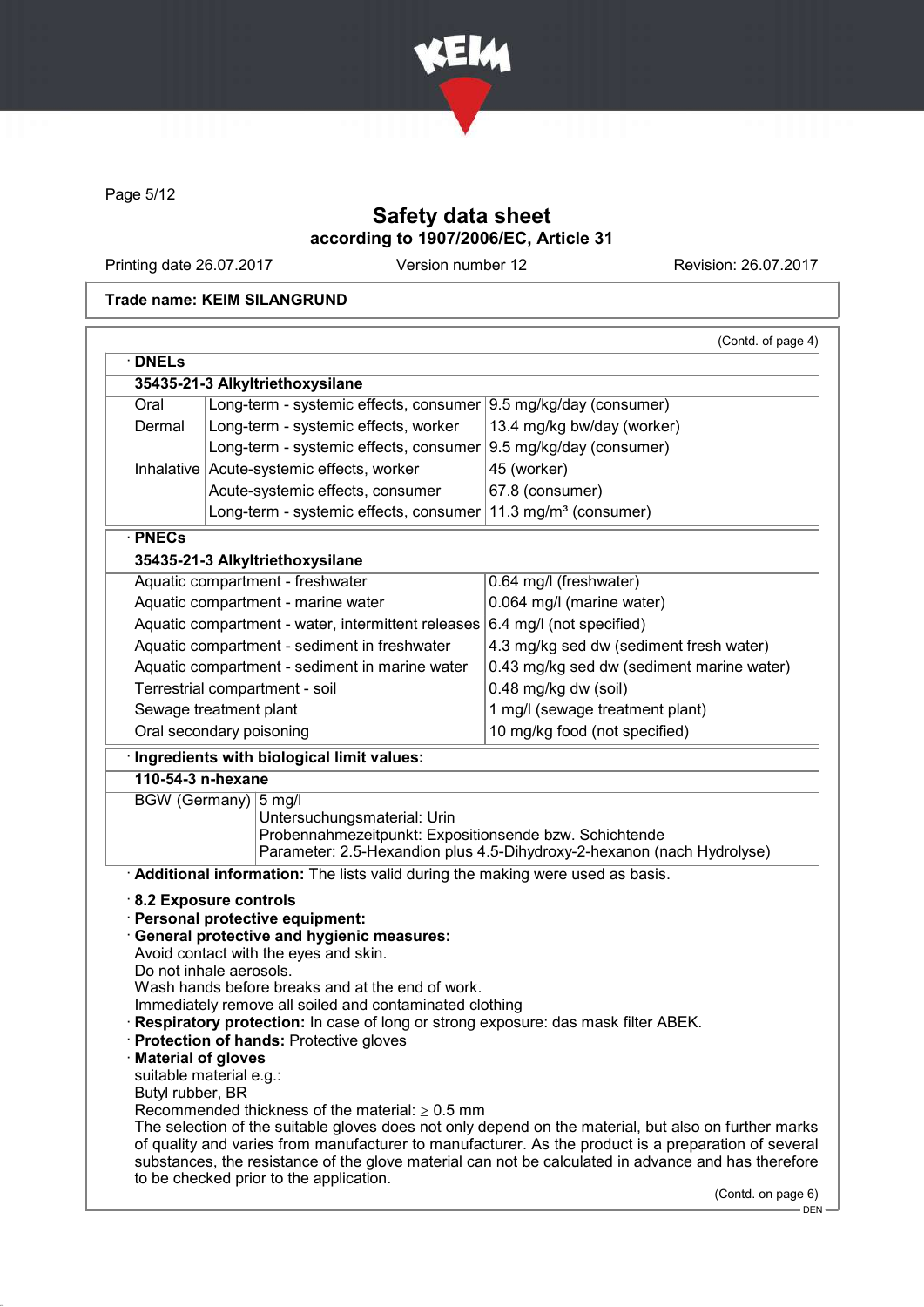

Page 6/12

### Safety data sheet according to 1907/2006/EC, Article 31

Printing date 26.07.2017 Version number 12 Revision: 26.07.2017

(Contd. of page 5)

#### Trade name: KEIM SILANGRUND

#### · Penetration time of glove material

Value for the permeation: Level  $\geq$  3 (60 min)

The determined penetration times according to EN 374 part III are not performed under practical conditions. Therefore a maximum wearing time, which corresponds to 50% of the penetration time, is recommended.

The exact break trough time has to be found out by the manufacturer of the protective gloves and has to be observed.

· Eye protection: Tightly sealed goggles

· Body protection: Protective work clothing

· Limitation and supervision of exposure into the environment See Section 12 and 6.2

#### **SECTION 9: Physical and chemical properties**

| 9.1 Information on basic physical and chemical properties<br><b>General Information</b>                                    |                                                                                                       |
|----------------------------------------------------------------------------------------------------------------------------|-------------------------------------------------------------------------------------------------------|
| · Appearance:<br>Form:<br>Colour:<br>· Odour:<br>Odour threshold:                                                          | Fluid<br>Colourless<br>Characteristic<br>Not determined.                                              |
| · pH-value:                                                                                                                | Not determined                                                                                        |
| Change in condition<br><b>Melting point/freezing point:</b><br>Initial boiling point and boiling range: 78°C (bei 980 hPa) | Undetermined.                                                                                         |
| · Flash point:                                                                                                             | 4°C (DIN 51755)                                                                                       |
| · Flammability (solid, gas):                                                                                               | Not applicable.                                                                                       |
| · Ignition temperature:                                                                                                    | 360°C                                                                                                 |
| · Decomposition temperature:                                                                                               | Not determined.                                                                                       |
| · Auto-ignition temperature:                                                                                               | Product is not selfigniting.                                                                          |
| <b>Explosive properties:</b>                                                                                               | Product is not explosive. However, formation of<br>explosive air/vapour mixtures are possible.        |
| <b>Explosion limits:</b><br>Lower:<br>Upper:<br>Oxidising properties                                                       | $0.4$ Vol %<br>15 Vol %<br>Not applicable.                                                            |
| Vapour pressure at 20°C:                                                                                                   | 55.9 hPa                                                                                              |
| <b>· Density at 20°C:</b><br>· Relative density<br>· Vapour density<br><b>Evaporation rate</b>                             | $0.8 - 0.9*$ g/cm <sup>3</sup> (bei 980 hPa)<br>Not determined.<br>Not applicable.<br>Not determined. |
|                                                                                                                            | (Contd. on page 7)                                                                                    |

DEN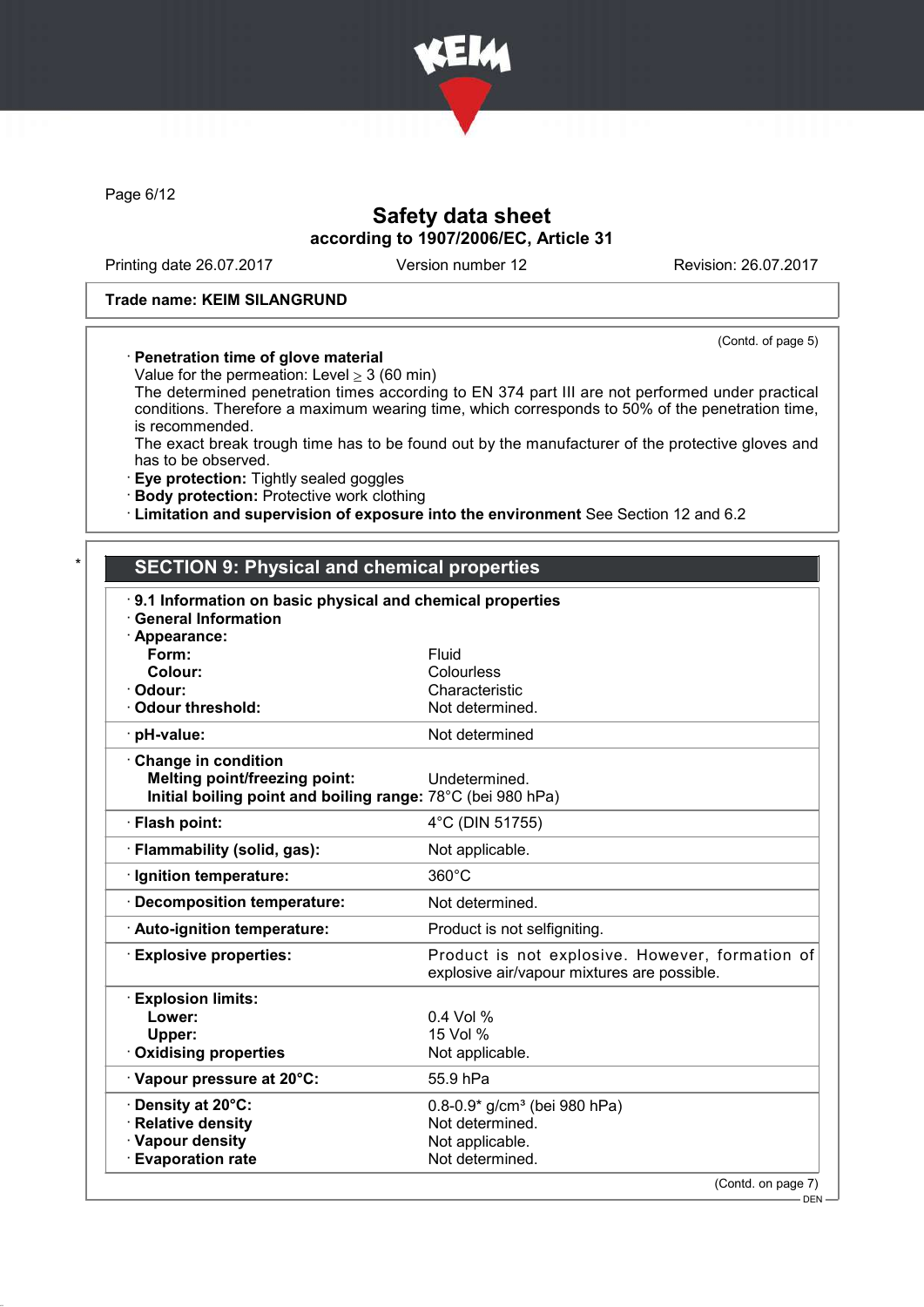

Page 7/12

## Safety data sheet according to 1907/2006/EC, Article 31

Printing date 26.07.2017 Version number 12 Revision: 26.07.2017

#### Trade name: KEIM SILANGRUND

|                                           | (Contd. of page 6)                                                              |
|-------------------------------------------|---------------------------------------------------------------------------------|
| · Solubility in / Miscibility with        |                                                                                 |
| water:                                    | Hydrolised.                                                                     |
| · Partition coefficient: n-octanol/water: | Not determined.                                                                 |
| · Viscosity:                              |                                                                                 |
| Dynamic at 20°C:                          | 1.27 $*$ mPas                                                                   |
| Kinematic:                                | Not determined.                                                                 |
| $\cdot$ 9.2 Other information             | * The values are for freshly produced material and may<br>change with the time. |

### SECTION 10: Stability and reactivity

· 10.1 Reactivity No further relevant information available.

· 10.2 Chemical stability Stable under normal conditions of storage and use.

- · Thermal decomposition / conditions to be avoided:
- No decomposition if used according to specifications.
- · 10.3 Possibility of hazardous reactions No dangerous reactions known.
- · 10.4 Conditions to avoid No further relevant information available.
- · 10.5 Incompatible materials: oxidizing agents
- · 10.6 Hazardous decomposition products:

In case of fire, the following can be released:

carbon oxide (COx)

silicon dioxid (SiO2)

No hazardous decomposition products if stored and handled as prescribed.

### **SECTION 11: Toxicological information**

· 11.1 Information on toxicological effects

· Acute toxicity Based on available data, the classification criteria are not met.

# · LD/LC50 values relevant for classification:

ATE mix  $\vert$  >2,000 mg/kg (orally)

| 64-17-5 ethanol |       |                                         |  |
|-----------------|-------|-----------------------------------------|--|
| Oral            | LD50  | 10,470 mg/kg (rat)                      |  |
|                 |       | Inhalative $ LG50/4 h 124.7 mg/l$ (rat) |  |
|                 |       | 35435-21-3 Alkyltriethoxysilane         |  |
| Oral            | LD50  | >2,000 mg/kg (rat) (OECD 423)           |  |
| Dermal          | LD50  | >2,000 mg/kg (rat) (OECD 402)           |  |
|                 | NOAEL | 150 mg/kg (rat)                         |  |

**Skin corrosion/irritation** Frequent persistent contact with the skin may cause skin irritation.

Serious eve damage/irritation

Causes serious eye irritation.

(Contd. on page 8)

DEN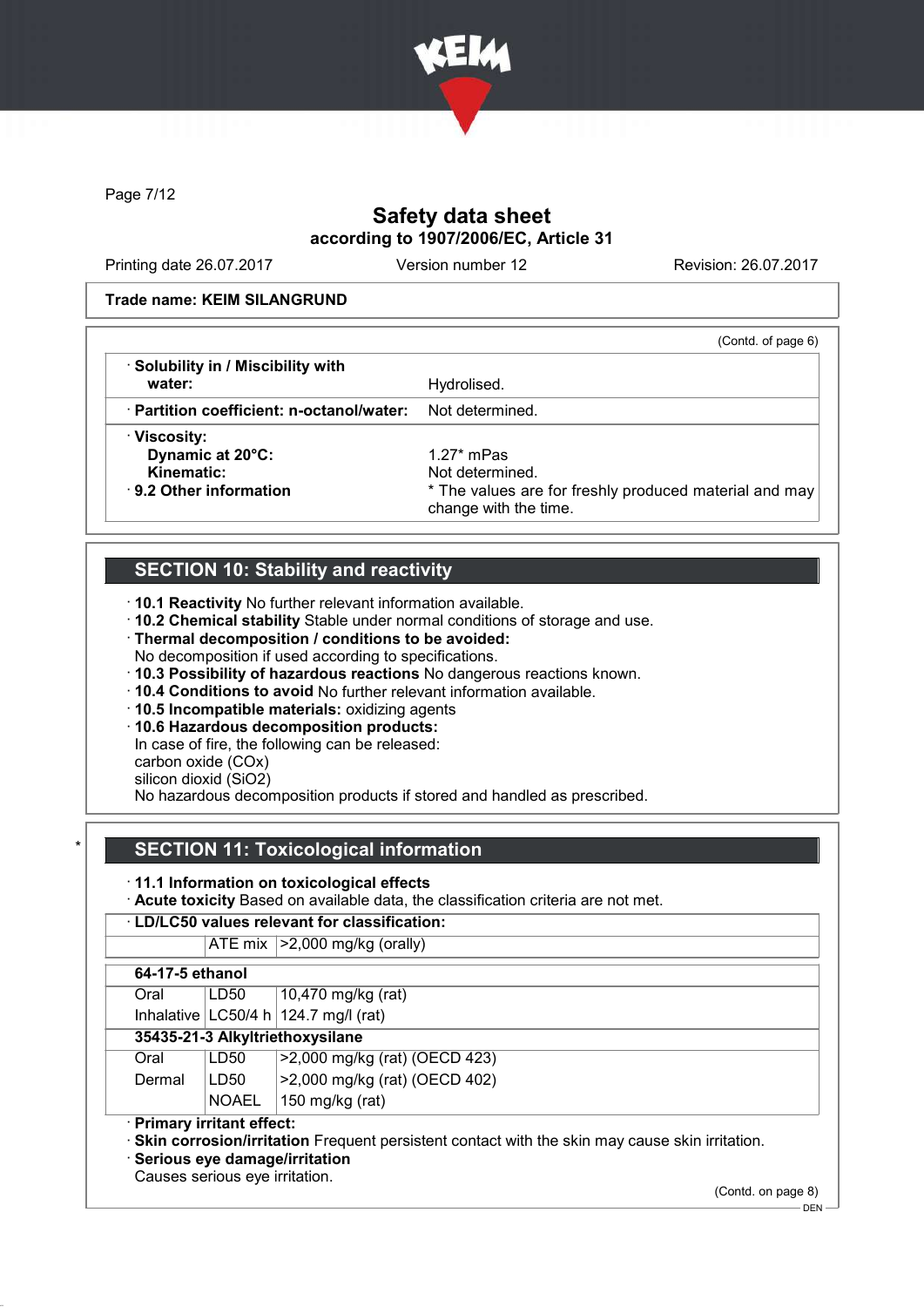

Page 8/12

### Safety data sheet according to 1907/2006/EC, Article 31

Printing date 26.07.2017 Version number 12 Revision: 26.07.2017

#### Trade name: KEIM SILANGRUND

(Contd. of page 7)

· during inhalation: Irritant effect possible.

- · during swallowing: Irritant effect possible
- · Respiratory or skin sensitisation Based on available data, the classification criteria are not met. · Other information (about experimental toxicology):

Experimental analysis are not available.

The product was not tested. The statements on toxicology have been derived from the properties of the individual components.

· CMR effects (carcinogenity, mutagenicity and toxicity for reproduction) not applicable

· Germ cell mutagenicity Based on available data, the classification criteria are not met.

· Carcinogenicity Based on available data, the classification criteria are not met.

· Reproductive toxicity Based on available data, the classification criteria are not met.

· STOT-single exposure Based on available data, the classification criteria are not met.

· STOT-repeated exposure Based on available data, the classification criteria are not met.

· Aspiration hazard Based on available data, the classification criteria are not met.

## **SECTION 12: Ecological information**

#### · 12.1 Toxicity

 $\overline{\phantom{a} \phantom{a} \phantom{a} \phantom{a} \phantom{a} \phantom{a} \phantom{a} \phantom{a} \phantom{a} \phantom{a} \phantom{a} \phantom{a} \phantom{a} \phantom{a} \phantom{a} \phantom{a} \phantom{a} \phantom{a} \phantom{a} \phantom{a} \phantom{a} \phantom{a} \phantom{a} \phantom{a} \phantom{a} \phantom{a} \phantom{a} \phantom{a} \phantom{a} \phantom{a} \phantom{a} \phantom{a} \phantom{a} \phantom{a} \phantom{a} \phantom{a} \$ 

| <b>AQUATIC TOXICITY:</b>                                                                                                          |                                                                                         |  |  |
|-----------------------------------------------------------------------------------------------------------------------------------|-----------------------------------------------------------------------------------------|--|--|
|                                                                                                                                   | 64-17-5 ethanol                                                                         |  |  |
| <b>NOEC</b>                                                                                                                       | 10 mg/l (daphnia)                                                                       |  |  |
|                                                                                                                                   | EC 50/48h<br>>1,000 mg/l (bacteria)                                                     |  |  |
|                                                                                                                                   | 5,012 mg/l (daphnia)                                                                    |  |  |
|                                                                                                                                   | EC 50/72 h 275 mg/l (algae) (OECD 201)                                                  |  |  |
|                                                                                                                                   | LC 50/96 h   14,200 mg/l (fish)                                                         |  |  |
| EC 10                                                                                                                             | 72 mg/l (algae) (OECD 201)                                                              |  |  |
| 35435-21-3 Alkyltriethoxysilane                                                                                                   |                                                                                         |  |  |
| <b>NOEC</b><br>21 mg/l (daphnia) (reproduction)                                                                                   |                                                                                         |  |  |
| EC 50/3h<br>>100 mg/l (sewage sludge)                                                                                             |                                                                                         |  |  |
| LC 50/96 h $ >100$ mg/l (fish) (OECD 203, semistatisch)                                                                           |                                                                                         |  |  |
| 12.2 Persistence and degradability The solvent is biodegradable.                                                                  |                                                                                         |  |  |
| · 12.3 Bioaccumulative potential No further relevant information available.                                                       |                                                                                         |  |  |
| . 12.4 Mobility in soil No further relevant information available.                                                                |                                                                                         |  |  |
| · Additional ecological information:                                                                                              |                                                                                         |  |  |
| · AOX-indication:<br>According to our standard of knowledge the product does not contain any organic bounded halogen.             |                                                                                         |  |  |
| The product has no influence on the waste water's AOX-value.                                                                      |                                                                                         |  |  |
|                                                                                                                                   | According to the formulation contains the following heavy metals and compounds from the |  |  |
|                                                                                                                                   | EU guideline NO. 2006/11/EC:                                                            |  |  |
| According to our current data base the product does not consist of any heavy metals or substances<br>of EU-directives 76/464/EWG. |                                                                                         |  |  |

· General notes:

At present there are no ecotoxicological assessments.

Do not allow product to reach ground water, water course or sewage system.

(Contd. on page 9)

 $-$  DEN -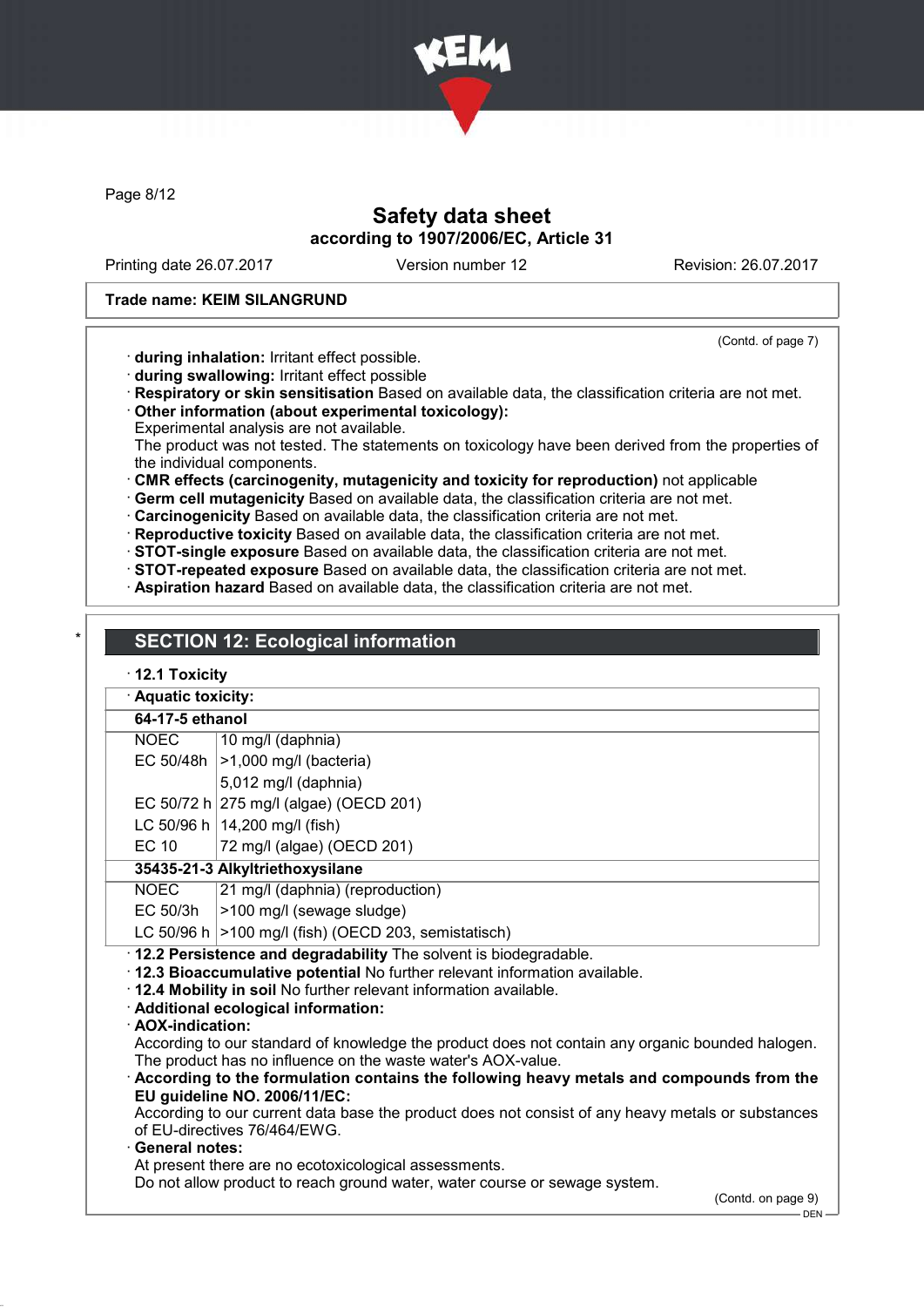

Page 9/12

### Safety data sheet according to 1907/2006/EC, Article 31

Printing date 26.07.2017 Version number 12 Revision: 26.07.2017

#### Trade name: KEIM SILANGRUND

(Contd. of page 8) Water hazard class 1 (German Regulation) (Self-assessment): slightly hazardous for water

- · 12.5 Results of PBT and vPvB assessment
- · PBT: Not applicable.
- · vPvB: Not applicable.

· 12.6 Other adverse effects No further relevant information available.

#### SECTION 13: Disposal considerations

- · 13.1 Waste treatment methods
- · Recommendation

Must not be disposed with household garbage. Do not allow product to reach sewage system. Disposal must be made according to official regulations.

· European waste catalogue

08 01 11\* waste paint and varnish containing organic solvents or other hazardous substances

#### · Uncleaned packaging:

· Recommendation: Disposal must be made according to official regulations.

· Recommended cleansing agents: Water, if necessary with cleansing agents.

| <b>SECTION 14: Transport information</b>    |                                                                                                             |
|---------------------------------------------|-------------------------------------------------------------------------------------------------------------|
| $\cdot$ 14.1 UN-Number<br>· ADR, IMDG, IATA | UN1993                                                                                                      |
| 14.2 UN proper shipping name<br>$\cdot$ ADR | 1993 FLAMMABLE LIQUID, N.O.S. (ETHANOL<br>(ETHYL ALCOHOL), Alkyltriethoxysilane), special<br>provision 640D |
| $\cdot$ IMDG                                | FLAMMABLE LIQUID, N.O.S. (ETHANOL (ETHYL<br>ALCOHOL), Alkyltriethoxysilane)                                 |
| ∴IATA                                       | FLAMMABLE LIQUID, N.O.S. (ETHANOL,<br>Alkyltriethoxysilane)                                                 |
| · 14.3 Transport hazard class(es)           |                                                                                                             |
| · ADR, IMDG, IATA                           |                                                                                                             |
| · Class                                     | 3 Flammable liquids.                                                                                        |
| · Label                                     | 3                                                                                                           |
| 14.4 Packing group<br>· ADR, IMDG, IATA     | Ш                                                                                                           |
|                                             | (Contd. on page 10)                                                                                         |
|                                             | $DEN -$                                                                                                     |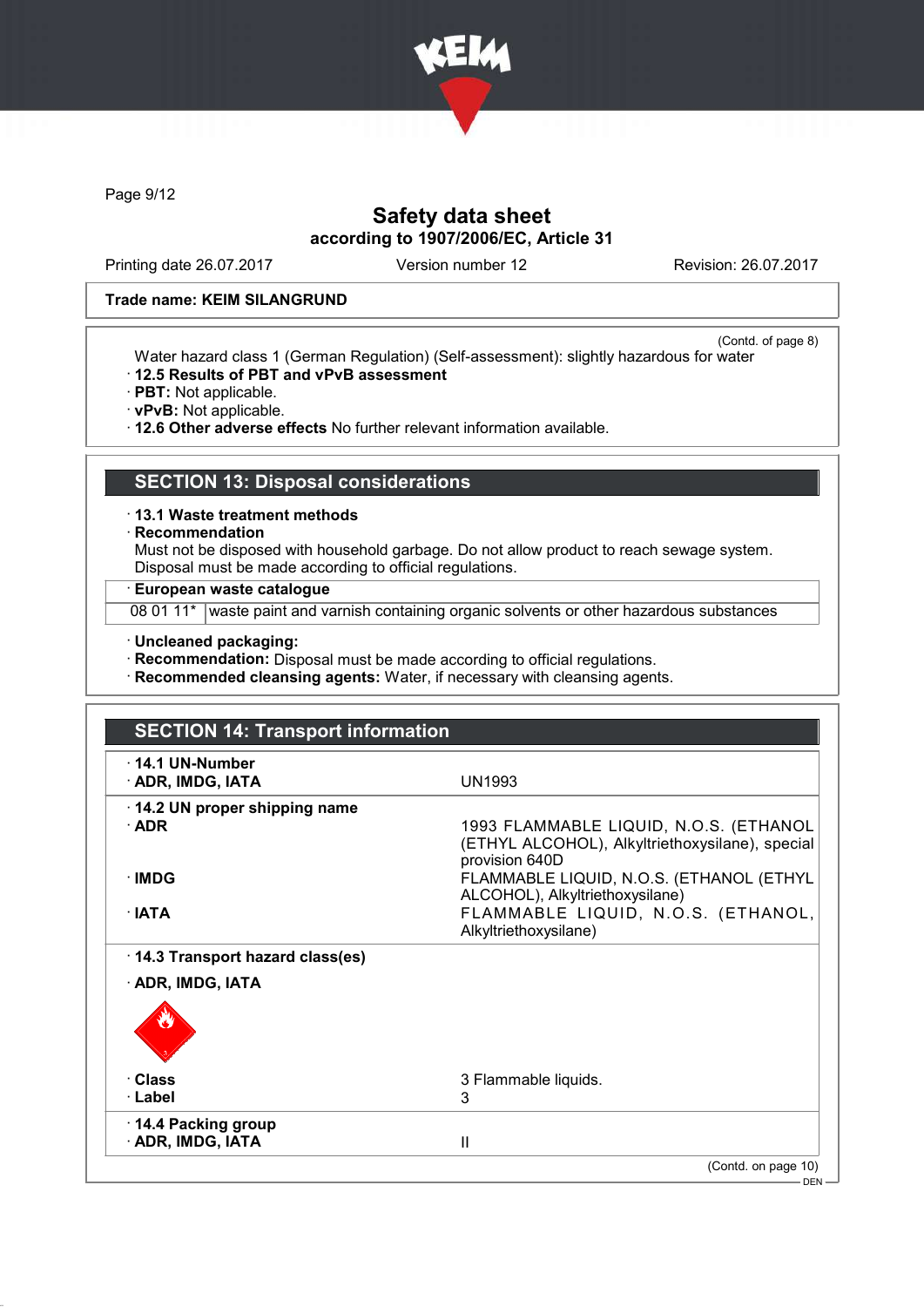

Page 10/12

### Safety data sheet according to 1907/2006/EC, Article 31

Printing date 26.07.2017 Version number 12 Revision: 26.07.2017

Trade name: KEIM SILANGRUND

|                                                     | (Contd. of page 9)                               |
|-----------------------------------------------------|--------------------------------------------------|
| ⋅14.5 Environmental hazards:<br>· Marine pollutant: | N <sub>o</sub>                                   |
| 14.6 Special precautions for user                   | Warning: Flammable liquids.                      |
| · Danger code (Kemler):                             | 33                                               |
| · EMS Number:                                       | $F-E, S-E$<br>B.                                 |
| · Stowage Category                                  |                                                  |
| 14.7 Transport in bulk according to Annex II        |                                                  |
| of Marpol and the IBC Code                          | Not applicable.                                  |
| · Transport/Additional information:                 |                                                  |
| $\cdot$ ADR                                         |                                                  |
| · Limited quantities (LQ)                           | 1L                                               |
| <b>Excepted quantities (EQ)</b>                     | Code: E2                                         |
|                                                     | Maximum net quantity per inner packaging: 30 ml  |
|                                                     | Maximum net quantity per outer packaging: 500 ml |
| · Transport category                                | $\overline{2}$                                   |
| · Tunnel restriction code                           | D/F                                              |
| $\cdot$ IMDG                                        |                                                  |
| <b>Limited quantities (LQ)</b>                      | 11                                               |
| <b>Excepted quantities (EQ)</b>                     | Code: E2                                         |
|                                                     | Maximum net quantity per inner packaging: 30 ml  |
|                                                     | Maximum net quantity per outer packaging: 500 ml |
| · UN "Model Regulation":                            | UN 1993 FLAMMABLE LIQUID, N.O.S., SPECIAL        |
|                                                     | PROVISION 640D (ETHANOL (ETHYL                   |
|                                                     | ALCOHOL), ALKYLTRIETHOXYSILANE), 3, II           |

### **SECTION 15: Regulatory information**

- · 15.1 Safety, health and environmental regulations/legislation specific for the substance or mixture
- · Labelling according to Regulation (EC) No 1272/2008
- For information on labelling please refer to section 2 of this document.
- · Directive 2012/18/EU
- · Named dangerous substances ANNEX I None of the ingredients is listed.
- · Seveso category P5c FLAMMABLE LIQUIDS
- · Qualifying quantity (tonnes) for the application of lower-tier requirements 5,000 t
- · Qualifying quantity (tonnes) for the application of upper-tier requirements 50,000 t
- · National regulations:
- · Waterhazard class: Water hazard class 1 (Self-assessment): slightly hazardous for water.
- · Other regulations, limitations and prohibitive regulations
- · Please note:
- TRGS 200 (Germany)

(Contd. on page 11)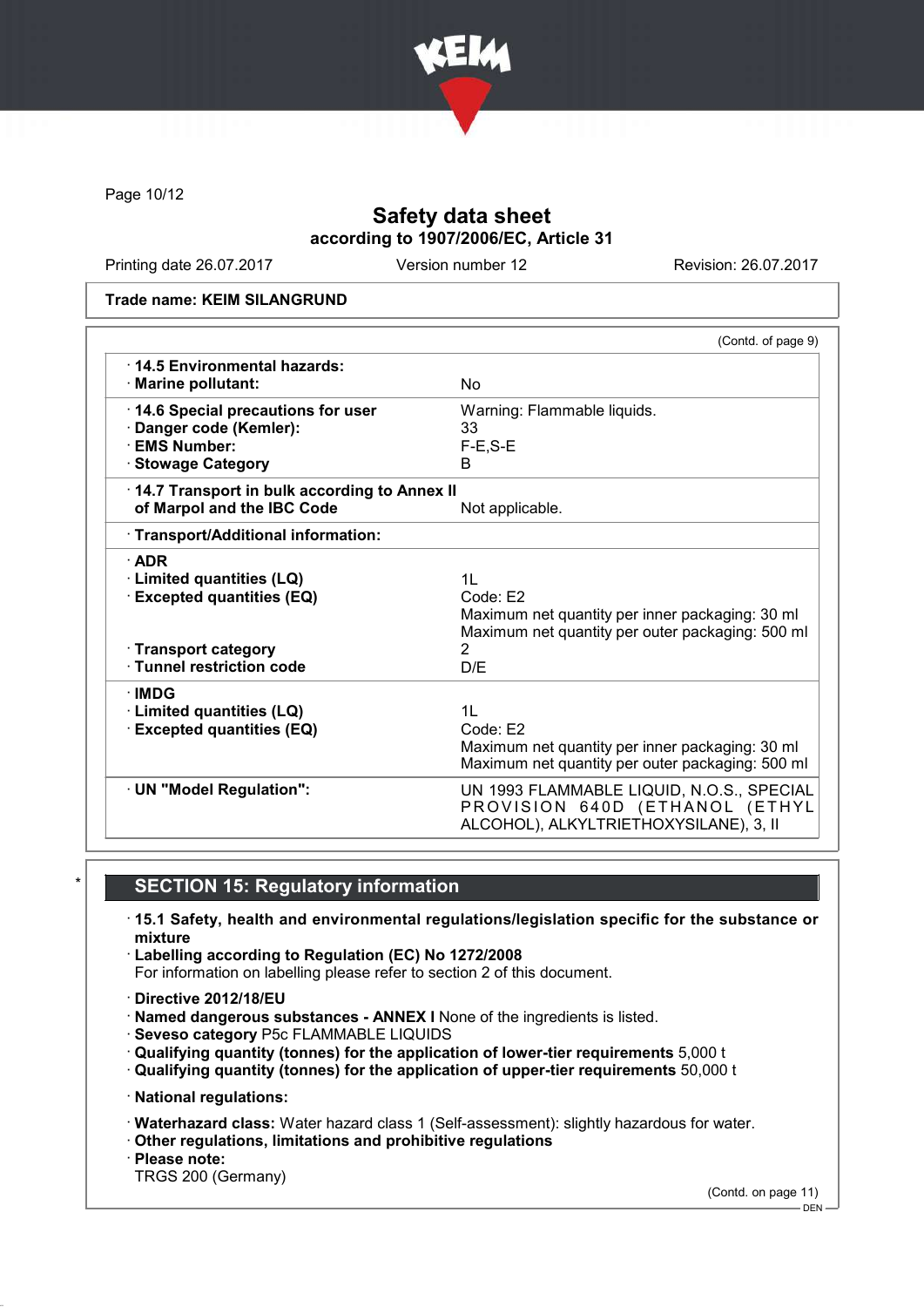

Page 11/12

### Safety data sheet according to 1907/2006/EC, Article 31

Printing date 26.07.2017 Version number 12 Revision: 26.07.2017

(Contd. of page 10)

#### Trade name: KEIM SILANGRUND

TRGS 500 (Germany) TRGS 510 (Germany)

TRGS 900 (Germany)

· Substances of very high concern (SVHC) according to REACH, Article 57 not applicable

· Product-Code/Giscode: BSL50

· 15.2 Chemical safety assessment: A Chemical Safety Assessment has not been carried out.

#### **SECTION 16: Other information**

This information is based on our present knowledge. However, this shall not constitute a guarantee for any specific product features and shall not establish a legally valid contractual relationship.

#### **Relevant phrases**

H225 Highly flammable liquid and vapour.

H226 Flammable liquid and vapour.

H304 May be fatal if swallowed and enters airways.

H315 Causes skin irritation.

H319 Causes serious eye irritation.

H336 May cause drowsiness or dizziness.

H361f Suspected of damaging fertility.

H373 May cause damage to organs through prolonged or repeated exposure.

H411 Toxic to aquatic life with long lasting effects.

· Department issuing SDS: KEIMFARBEN Germany, Product safety department

· Abbreviations and acronyms:

ADR: Accord européen sur le transport des marchandises dangereuses par Route (European Agreement concerning the International Carriage of Dangerous Goods by Road) IMDG: International Maritime Code for Dangerous Goods IATA: International Air Transport Association GHS: Globally Harmonised System of Classification and Labelling of Chemicals EINECS: European Inventory of Existing Commercial Chemical Substances ELINCS: European List of Notified Chemical Substances CAS: Chemical Abstracts Service (division of the American Chemical Society) TRGS: Technische Regeln für Gefahrstoffe (Technical Rules for Dangerous Substances, BAuA, Germany) VOC: Volatile Organic Compounds (USA, EU) DNEL: Derived No-Effect Level (REACH) PNEC: Predicted No-Effect Concentration (REACH) LC50: Lethal concentration, 50 percent LD50: Lethal dose, 50 percent PBT: Persistent, Bioaccumulative and Toxic SVHC: Substances of Very High Concern vPvB: very Persistent and very Bioaccumulative AGW: Arbeitsplatzgrenzwert (Germany) EC10: Effective concentration at 10% mortality rate. EC50: Half maximal effective concentration. LC10: Lethal concentration at 10% mortality rate. NOEC: No observed effect concentration. REACH: Registration, Evaluation and Authorisation of Chemicals (Regulation (EC) No.1907/2006) Flam. Liq. 2: Flammable liquids – Category 2 Flam. Liq. 3: Flammable liquids – Category 3 Skin Irrit. 2: Skin corrosion/irritation – Category 2 Eye Irrit. 2: Serious eye damage/eye irritation – Category 2 Repr. 2: Reproductive toxicity – Category 2 STOT SE 3: Specific target organ toxicity (single exposure) – Category 3 STOT RE 2: Specific target organ toxicity (repeated exposure) – Category 2

(Contd. on page 12)